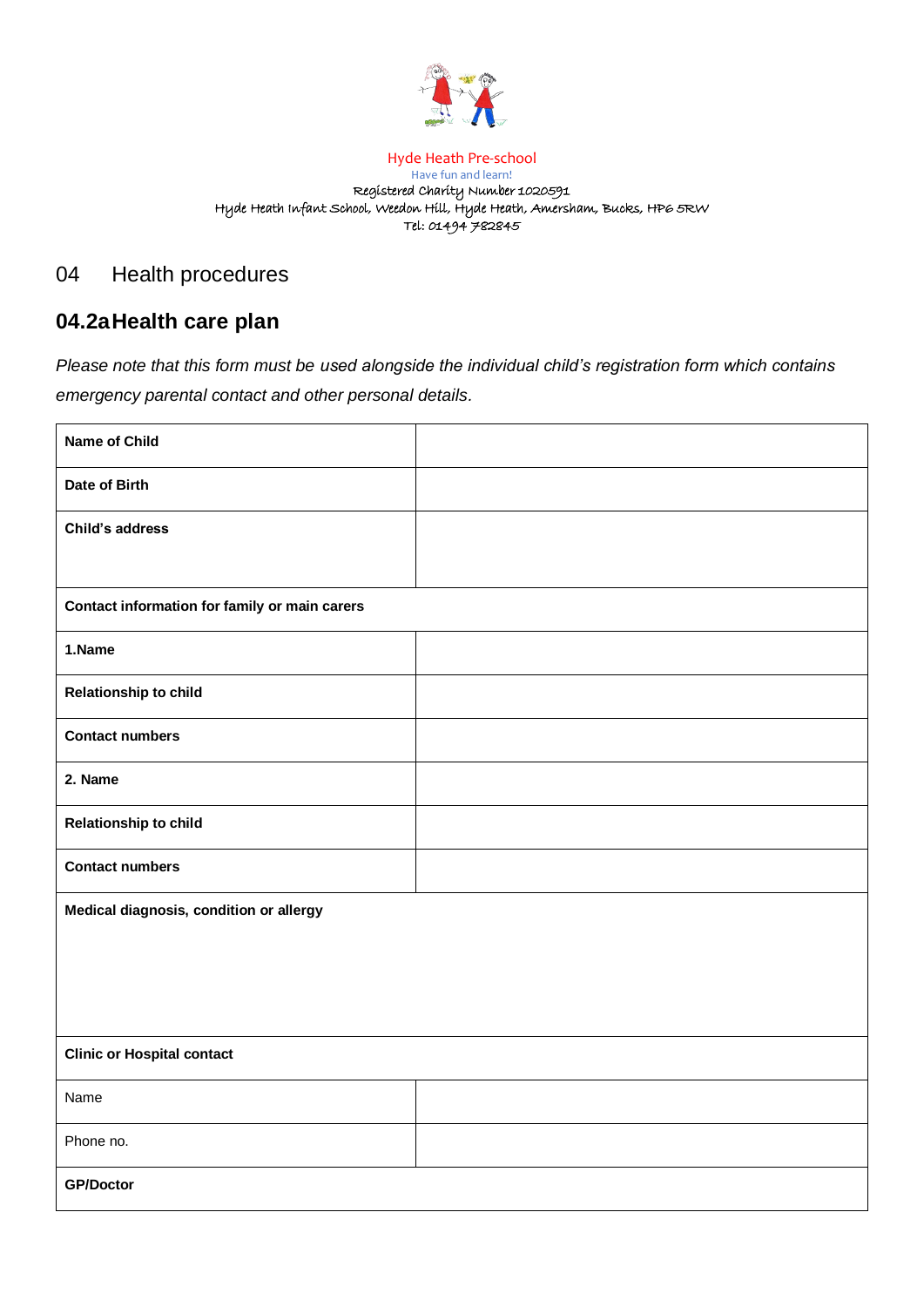| Name      |  |
|-----------|--|
| Phone No. |  |

| Describe medical needs and give details of symptoms                                                     |  |
|---------------------------------------------------------------------------------------------------------|--|
|                                                                                                         |  |
|                                                                                                         |  |
|                                                                                                         |  |
|                                                                                                         |  |
| <b>Risk assessment completed?</b>                                                                       |  |
| If no, please state why?                                                                                |  |
|                                                                                                         |  |
|                                                                                                         |  |
| If yes please include details here                                                                      |  |
|                                                                                                         |  |
| Date completed:                                                                                         |  |
| Daily care requirements e.g. before meals/going outdoors                                                |  |
|                                                                                                         |  |
|                                                                                                         |  |
|                                                                                                         |  |
|                                                                                                         |  |
|                                                                                                         |  |
| Describe what constitutes an emergency for the child and what actions are to be taken if this<br>occurs |  |
|                                                                                                         |  |
|                                                                                                         |  |
|                                                                                                         |  |
|                                                                                                         |  |
| Name/s of staff responsible for an emergency situation with this child                                  |  |
|                                                                                                         |  |